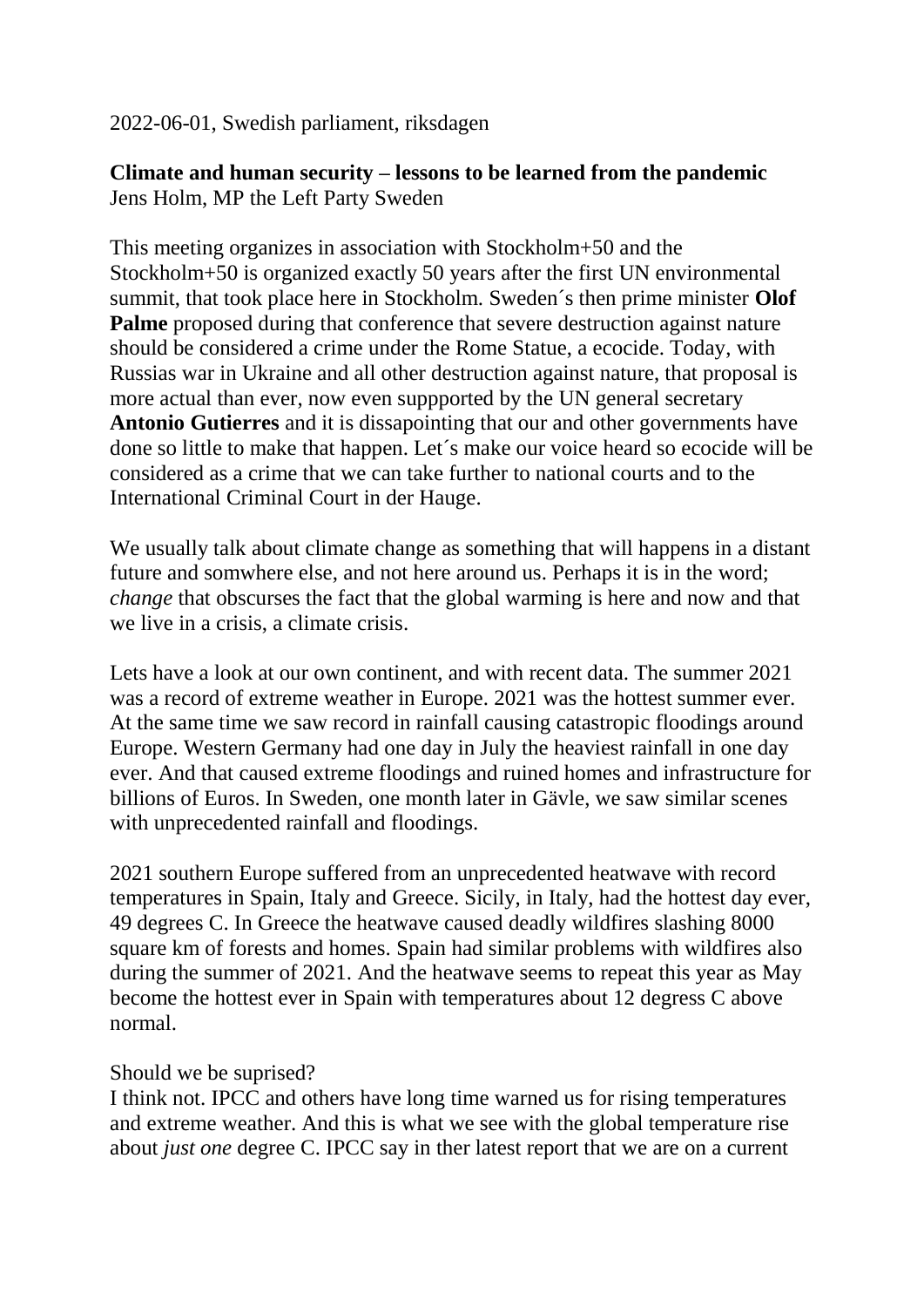on 3 degrees rise in this century. A 3 degrees hotter world would be the end of much of the civilization as we know it.

So, we live in the age of extremes and we have it here in Europe.

What to be done?

Of course bring down the emissions. *Fit for 55* is a good first step, but we would need a *Fit for 70* with much greater emissions cuts than proposed. Mitigation the emissions is crucial, but I think we should also put more focus on adaptation. Since the climate crisis is here we need to know how to cope with the extremes of it. Could we build greener and cooler cities, preserve more nature and wetlands, have a better preparedness for both wildfires and floods etc? Shure we can. And if we aknowledge that it is a crisis we are facing we can act much quicker, much stronger.

That is the lesson that can be learned from the latest two years of pandemic. Many misstakes were done, not least we learned how fragile our societies are today, the lack of protective equipment and generally how we protected our eldery and the workers in the health and care sector. But when we got together facing this crisis many great achivements were made. And here we have the lessons to be learned. We learned how to transform streets and parking places into pop up biking lanes and green areas. We learned that we can have meetings without *fly in fly out* to big cities. We learned how to invent and mass produce vaccine in record time. But failed in spreading it to all countries in the world.

We did all that because the spread of the corona virus was declared a national pandemic and thus a national crisis. If we could do that during that crisis we can do the same and even better to solve the climate crisis.

The corona pandemic was the rehersal. What we are to do now is the real game. Its about time that we once again get together and solve the climate crisis. Because we are here to deal with a *crisis* not only *change* in weather.

Backround links: [https://www.euronews.com/2022/05/22/spain-endures-record-heatwave-as-may](https://www.euronews.com/2022/05/22/spain-endures-record-heatwave-as-may-to-become-hottest-month-of-the-century)[to-become-hottest-month-of-the-century](https://www.euronews.com/2022/05/22/spain-endures-record-heatwave-as-may-to-become-hottest-month-of-the-century)